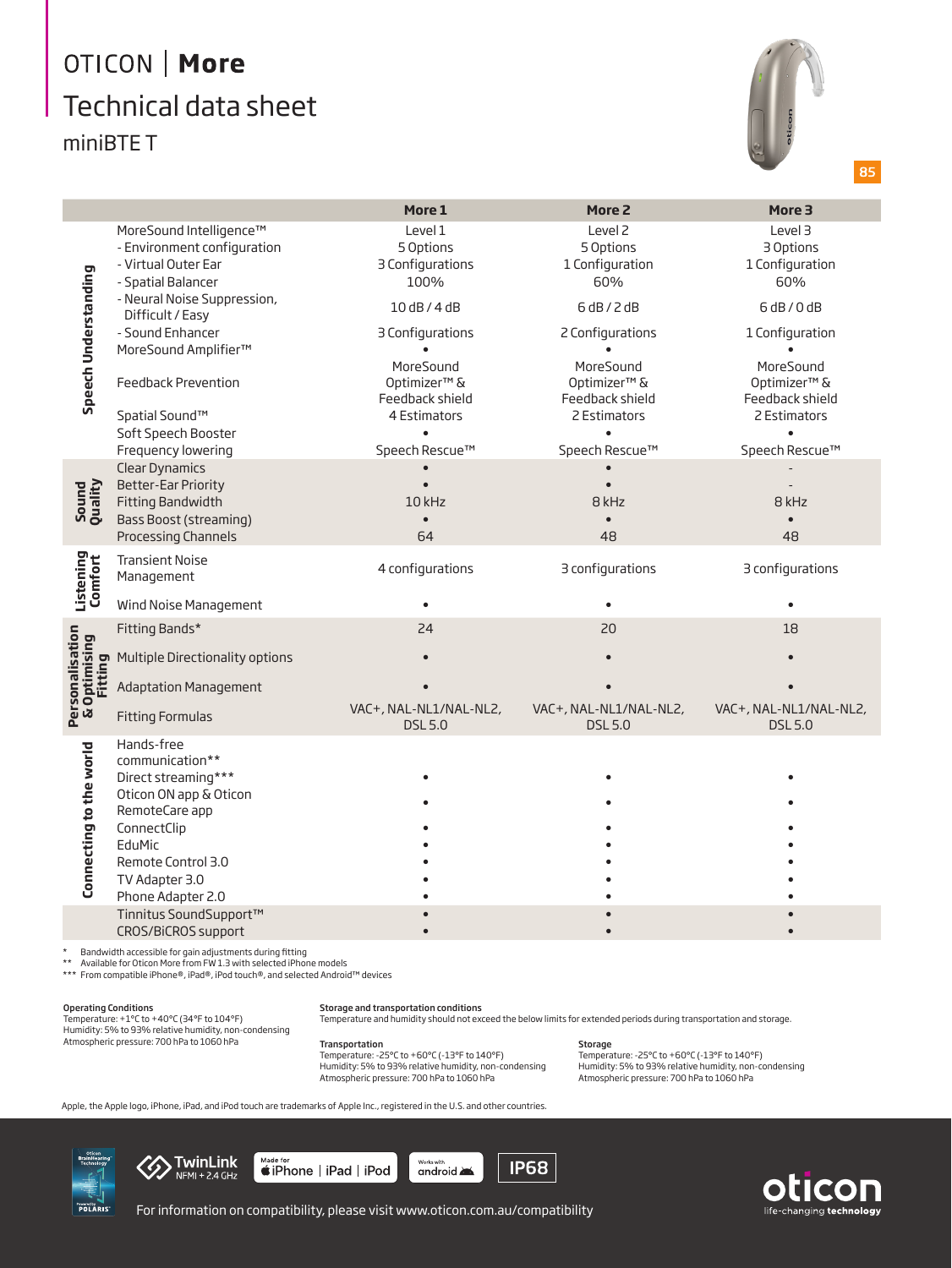## Oticon More 1

### miniBTE T 85

|                                                                                                                                                    |                             | <b>Ear Simulator</b><br>Measured according to<br>IEC 60118-0:1983/AMD1:1994, IEC 60118-0:2015,<br>IEC 60118-1:1995+AMD1:1998 CSV and<br>IEC 60318-4:2010 | <b>2CC Coupler</b><br>Measured according to<br>ANSI S3.22-2014, IEC 60118-0:2015<br>and IEC 60318-5:2006                                   |
|----------------------------------------------------------------------------------------------------------------------------------------------------|-----------------------------|----------------------------------------------------------------------------------------------------------------------------------------------------------|--------------------------------------------------------------------------------------------------------------------------------------------|
|                                                                                                                                                    |                             | OSPL90                                                                                                                                                   | OSPL90                                                                                                                                     |
| dB HL<br>$-10$<br>85<br>$\mathbf{0}$<br>10<br>$20\,$<br>$30\,$<br>40<br>50<br>60<br>$70\,$<br>80<br>90                                             |                             | dB SPL<br>130<br>120<br>110<br>100<br>1000 2000 Hz 5000 10000<br>$200$ H <sub>7</sub> 500<br>100                                                         | dB SPL<br>130<br>120<br>110<br>100<br>$200$ Hz $500$<br>1000 2000 Hz 5000 10000<br>100                                                     |
| 100<br>110<br>120                                                                                                                                  |                             | Full-on gain<br>dB                                                                                                                                       | Full-on gain                                                                                                                               |
| 125 250 500 1k 2k<br>4k<br>8k Hz<br>Hook<br>Corda minifit<br><b>Technical information</b><br>Omnidirectional mode is used unless otherwise stated. |                             | 60<br>50<br>40<br>30<br>1000 2000 Hz 5000 10000<br>Hz 500<br>100<br>200<br>Standard tube<br>Thin tube (size 0.9)                                         | dB<br>60<br>50<br>40<br>30<br>200 Hz 500<br>1000 2000 Hz 5000 10000<br>100<br>Standard tube<br>Thin tube (size 0.9)                        |
|                                                                                                                                                    |                             | Frequency response                                                                                                                                       | Frequency response                                                                                                                         |
|                                                                                                                                                    |                             | dB SPL<br>110<br>100<br>90<br>80<br>Hz 500 1000 2000 Hz 5000 10000<br>200<br>100<br>Acoustic input: 60 dB SPL<br>Magnetic input: 31.6 mA/m               | dB SPL<br>110<br>100<br>90<br>80<br>Hz 500 1000 2000 Hz 5000 10000<br>100<br>200<br>Acoustic input: 60 dB SPL<br>Magnetic input: 31.6 mA/m |
|                                                                                                                                                    | Peak                        | $132(1231)$ dB SPL                                                                                                                                       | $123(1171)$ dB SPL                                                                                                                         |
| OSPL90                                                                                                                                             | 1600 Hz                     | 127 (116 <sup>1</sup> ) dB SPL                                                                                                                           | 120 (108 <sup>1</sup> ) dB SPL                                                                                                             |
|                                                                                                                                                    | HFA-OSPL90                  | 126 (118 <sup>1</sup> ) dB SPL                                                                                                                           | 119 (110 <sup>1</sup> ) dB SPL                                                                                                             |
|                                                                                                                                                    | Peak                        | $63(59)$ dB                                                                                                                                              | 54 (56 <sup>1</sup> ) dB                                                                                                                   |
| Full-on gain <sup>2</sup>                                                                                                                          | 1600 Hz                     | 55 (52 <sup>1</sup> ) dB                                                                                                                                 | 48 (44 <sup>1</sup> ) dB                                                                                                                   |
|                                                                                                                                                    | HFA-FOG                     | 55 (52 <sup>1</sup> ) dB                                                                                                                                 | 48 (44 <sup>1</sup> ) dB                                                                                                                   |
| Reference test gain<br>Frequency range                                                                                                             |                             | 48 dB<br>100-9500 Hz                                                                                                                                     | 42 dB<br>100-7300 Hz                                                                                                                       |
|                                                                                                                                                    | 1 mA/m field                | 86 dB SPL                                                                                                                                                |                                                                                                                                            |
| Telecoil output (1600 Hz)                                                                                                                          | 10 mA/m field<br>SPLITS L/R | 106 dB SPL                                                                                                                                               | 100/100 dB SPL                                                                                                                             |
|                                                                                                                                                    | 500 Hz                      | < 4%                                                                                                                                                     | < 4%                                                                                                                                       |
| Total harmonic distortion (Input 70 dB SPL)                                                                                                        | 800 Hz                      | < 4%                                                                                                                                                     | < 3%                                                                                                                                       |
|                                                                                                                                                    | 1600 Hz                     | <2 %                                                                                                                                                     | < 2%                                                                                                                                       |
| Omni<br>Equivalent input noise level<br>Dir                                                                                                        |                             | 18 dB SPL                                                                                                                                                | 17 dB SPL                                                                                                                                  |
|                                                                                                                                                    |                             | 28 dB SPL                                                                                                                                                | 29 dB SPL                                                                                                                                  |
|                                                                                                                                                    | Typical                     | 1.9 <sub>mA</sub>                                                                                                                                        | 2.0 <sub>m</sub> A                                                                                                                         |
| Battery consumption <sup>3</sup><br>Quiescent                                                                                                      |                             | 1.9 <sub>mA</sub>                                                                                                                                        | 1.9 <sub>mA</sub>                                                                                                                          |
| Battery life, artificial measurement, hours <sup>4</sup><br>Expected battery life, hours (battery size 312 - IEC PR41) <sup>5</sup>                |                             | 95<br>$50 - 55$                                                                                                                                          | 90                                                                                                                                         |

1) For instruments fitted with Corda miniFit

2) Measured with the gain control of the hearing aids set to their full-on position minus 20 dB and with an input SPL of 70 dB. This is to obtain a gain response equal to the full-on gain response from<br>3) Battery current i

environment.<br>5) Real usage battery life is shown as an estimated interval based on mixed use cases with variable amplification settings and variable input levels, incl. direct stereo streaming from a TV (25% of the time) a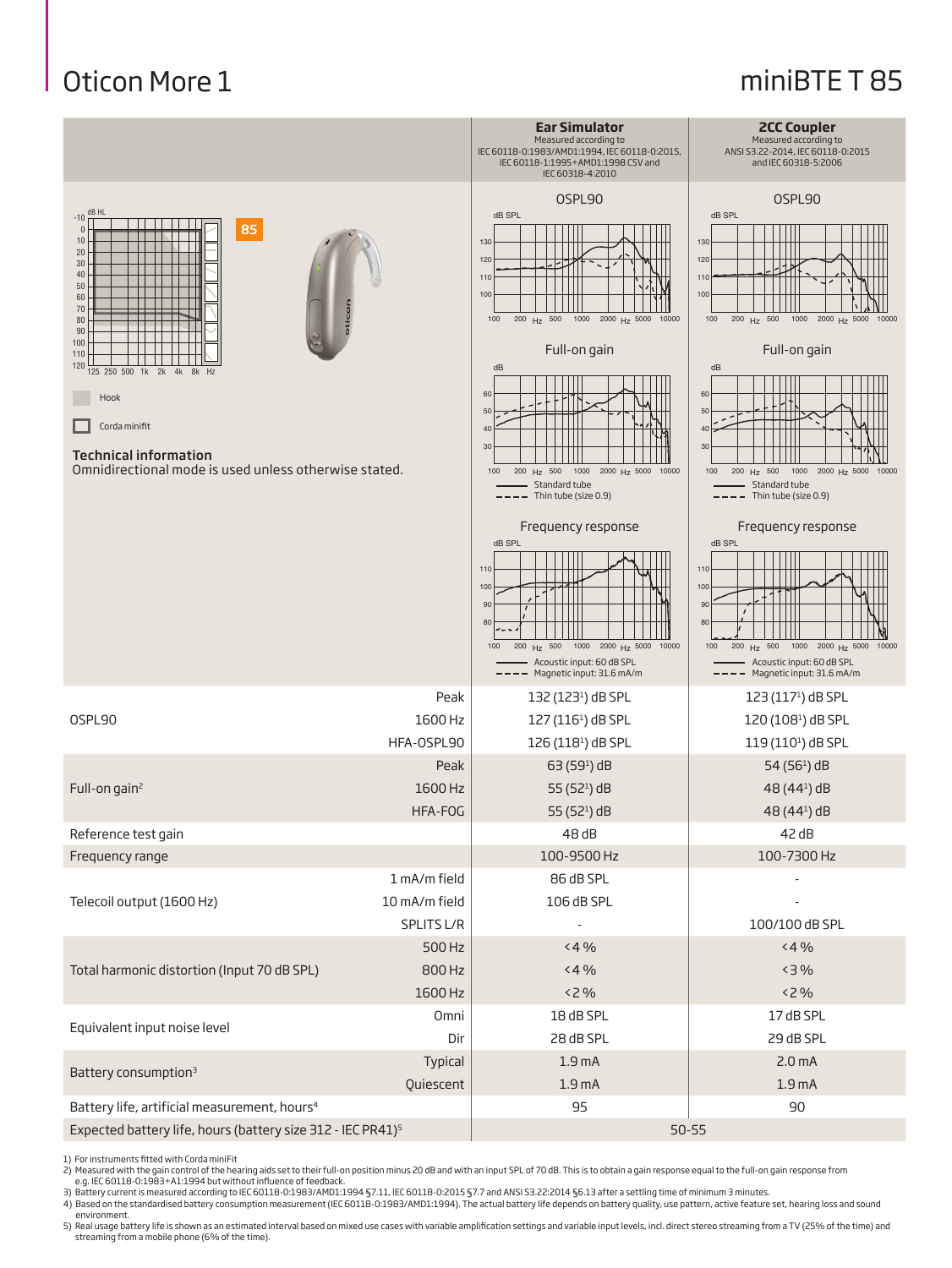## Oticon More 2 & 3

#### miniBTE T 85

|                                                                                                                                                                                                                                                                 |                                             | <b>Ear Simulator</b><br>Measured according to<br>IEC 60118-0:1983/AMD1:1994, IEC 60118-0:2015,<br>IEC 60118-1:1995+AMD1:1998 CSV and<br>IEC 60318-4:2010                                                                                           | <b>2CC Coupler</b><br>Measured according to<br>ANSI S3.22-2014, IEC 60118-0:2015<br>and IEC 60318-5:2006                                                                                                                                       |
|-----------------------------------------------------------------------------------------------------------------------------------------------------------------------------------------------------------------------------------------------------------------|---------------------------------------------|----------------------------------------------------------------------------------------------------------------------------------------------------------------------------------------------------------------------------------------------------|------------------------------------------------------------------------------------------------------------------------------------------------------------------------------------------------------------------------------------------------|
| dB HL<br>$-10$<br>85<br>$\Omega$<br>10<br>20<br>$30\,$<br>40<br>50<br>60<br>70<br>80<br>90<br>100<br>110<br>120<br>125 250 500 1k 2k 4k 8k Hz<br>Hook<br>Corda minifit<br><b>Technical information</b><br>Omnidirectional mode is used unless otherwise stated. |                                             | OSPL90<br>dB SPL<br>130<br>120<br>110<br>100<br>$200$ Hz $500$<br>1000 2000 Hz 5000 10000<br>100<br>Full-on gain<br>dB<br>60<br>50<br>$\Delta$<br>30<br>1000 2000 Hz 5000 10000<br>200<br>Hz 500<br>100<br>Standard tube<br>- Thin tube (size 0.9) | OSPL90<br>dB SPL<br>130<br>120<br>110<br>100<br>$100$<br>$200$ Hz $500$<br>1000 2000 Hz 5000 10000<br>Full-on gain<br>dB<br>60<br>50<br>40<br>30<br>1000 2000 Hz 5000 10000<br>100<br>200 Hz 500<br>Standard tube<br>$--$ Thin tube (size 0.9) |
|                                                                                                                                                                                                                                                                 |                                             | Frequency response<br>dB SPL<br>110<br>100<br>90<br>80<br>1000 2000 Hz 5000 10000<br>Hz 500<br>200<br>100<br>Acoustic input: 60 dB SPL<br>Magnetic input: 31.6 mA/m                                                                                | Frequency response<br>dB SPL<br>110<br>100<br>90<br>80<br>1000 2000 Hz 5000 10000<br>Hz 500<br>100<br>200<br>Acoustic input: 60 dB SPL<br>Magnetic input: 31.6 mA/m                                                                            |
| OSPL90                                                                                                                                                                                                                                                          | Peak<br>1600 Hz<br>HFA-OSPL90               | $132(1231)$ dB SPL<br>127 (116 <sup>1</sup> ) dB SPL<br>126 (118 <sup>1</sup> ) dB SPL                                                                                                                                                             | $123(1171)$ dB SPL<br>121 (108 <sup>1</sup> ) dB SPL<br>119 (110 <sup>1</sup> ) dB SPL                                                                                                                                                         |
| Full-on gain <sup>2</sup>                                                                                                                                                                                                                                       | Peak<br>1600 Hz<br>HFA-FOG                  | 63 (59 <sup>1</sup> ) dB<br>55 (52 <sup>1</sup> ) dB<br>55 (52 <sup>1</sup> ) dB                                                                                                                                                                   | 54 (56 <sup>1</sup> ) dB<br>48 (44 <sup>1</sup> ) dB<br>48 (44 <sup>1</sup> ) dB                                                                                                                                                               |
| Reference test gain                                                                                                                                                                                                                                             |                                             | 48 dB                                                                                                                                                                                                                                              | 42dB                                                                                                                                                                                                                                           |
| Frequency range                                                                                                                                                                                                                                                 |                                             | 100-7500 Hz                                                                                                                                                                                                                                        | 100-7300 Hz                                                                                                                                                                                                                                    |
| Telecoil output (1600 Hz)                                                                                                                                                                                                                                       | 1 mA/m field<br>10 mA/m field<br>SPLITS L/R | 86 dB SPL<br>106 dB SPL<br>$\overline{\phantom{a}}$                                                                                                                                                                                                | 100/100 dB SPL                                                                                                                                                                                                                                 |
| Total harmonic distortion (Input 70 dB SPL)                                                                                                                                                                                                                     | 500 Hz<br>800 Hz<br>1600 Hz                 | < 4%<br>< 4%<br><2 %                                                                                                                                                                                                                               | < 4%<br>< 3%<br>< 2%                                                                                                                                                                                                                           |
| Equivalent input noise level                                                                                                                                                                                                                                    | Omni<br>Dir                                 | 18 dB SPL<br>28 dB SPL                                                                                                                                                                                                                             | 17 dB SPL<br>29 dB SPL                                                                                                                                                                                                                         |
| Battery consumption <sup>3</sup>                                                                                                                                                                                                                                | Typical<br>Quiescent                        | 1.9 <sub>mA</sub><br>1.9 <sub>mA</sub>                                                                                                                                                                                                             | 2.0 <sub>m</sub> A<br>1.9 <sub>mA</sub>                                                                                                                                                                                                        |
| Battery life, artificial measurement, hours <sup>4</sup><br>Expected battery life, hours (battery size 312 - IEC PR41) <sup>5</sup>                                                                                                                             |                                             | 95<br>$90\,$<br>$50 - 55$                                                                                                                                                                                                                          |                                                                                                                                                                                                                                                |

1) For instruments fitted with Corda miniFit

2) Measured with the gain control of the hearing aids set to their full-on position minus 20 dB and with an input SPL of 70 dB. This is to obtain a gain response equal to the full-on gain response from<br>3) Battery current i

environment.<br>5) Real usage battery life is shown as an estimated interval based on mixed use cases with variable amplification settings and variable input levels, incl. direct stereo streaming from a TV (25% of the time) a